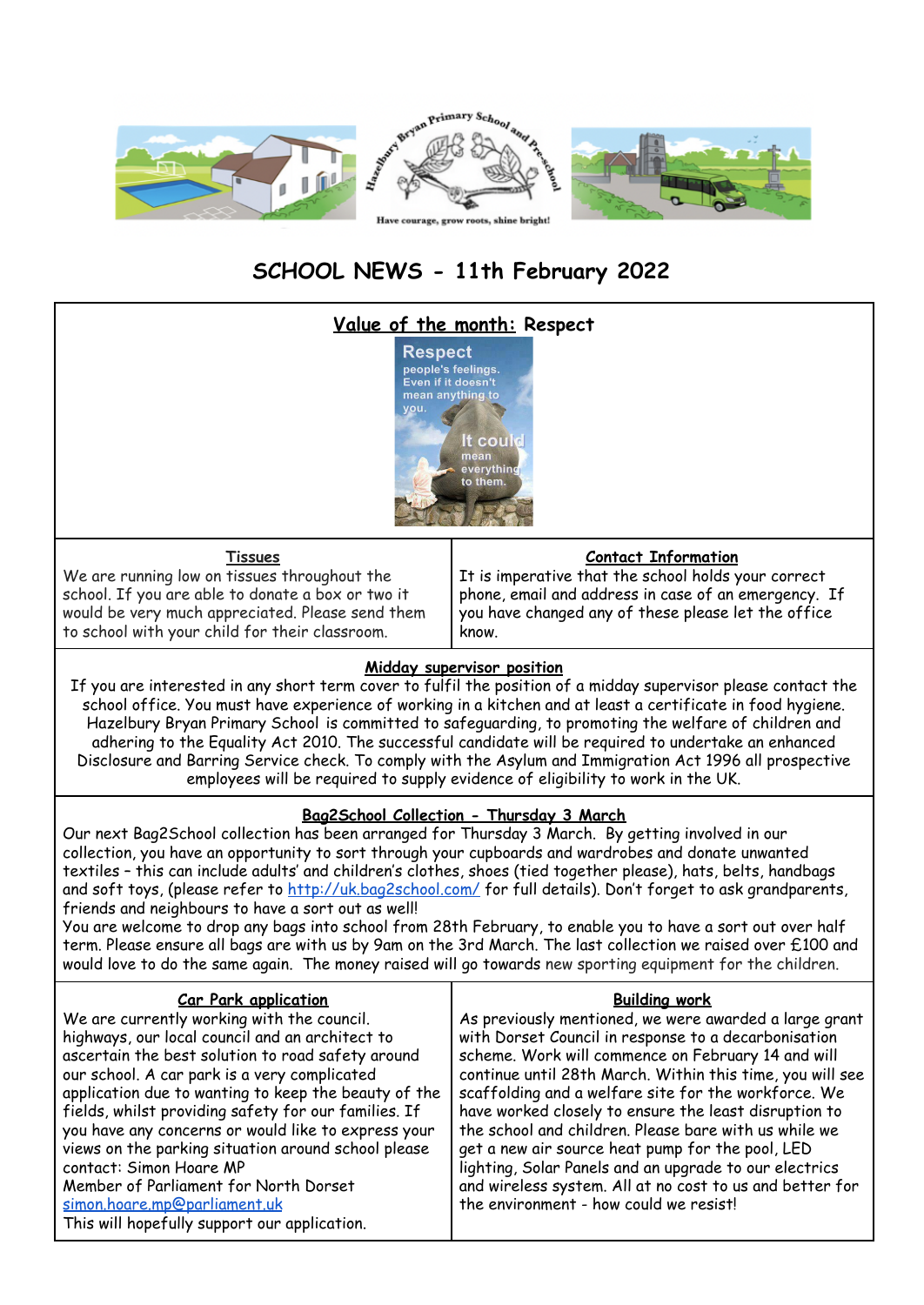#### **Masks**

Thank you for your support in continuing to wear masks on the playground and within school. Please note that some of our parents are exempt from wearing masks and have made this known to us

#### **Baby Owls Toddler group**

A brand new group will be running from Friday 4th March, 9am until 11am. All are welcome. Come for a cup of tea, coffee, biscuit (you may even get cake), more importantly come for a natter whilst the children play and develop their skills with one another.

### **Hawks Lighthouse Trip**

Hawks had a fantastic trip on Wednesday and came back full of excitement and new knowledge. As expected, the children were well behaved and a credit to the school and their parents. Thank you to our wonderful staff: Miss Allen, Mrs Carr, Mrs Green and Mrs Wesley and an extra special thank you to our volunteers Miss Patterson and Mrs Prop. Without you all the trip would not have been possible.

#### **e-safety**

It was lovely to see you at our e-safety assembly on Tuesday, thank you to those that could make it. A game has been brought to our attention, details are found here:

Huggy Wuggy is a character from a computer game Poppy Playtime, which is a horror/survival game available on Steam, Poppy Playtime chapter 2 has been released 2022. There does not seem to be an age rating for Poppy Playtime and there are multiple copycat versions available for young people to download on Roblox and other app stores.

On YouTube there are lots of videos of game play of Poppy Playtime and the Huggy Muggy song - who sings about hugging you until you pop.

It is unsuitable for young children, videos of poppy playtime game play are NOT filtered out by Google safe search or YouTube restrictions and some game play videos are available on YouTube kids.

**Poppy Playtime: Online Safety Review - Safer Schools [\(oursaferschools.co.uk\)](https://oursaferschools.co.uk/2021/12/03/poppy-playtime-online-safety-review/)**

**Deal Parochial Primary School warns parents about 'Huggy Wuggy' character [\(kentonline.co.uk\)](https://www.kentonline.co.uk/deal/news/schools-warning-over-bear-that-sings-about-killing-261026/)**

### **Blandford Foodbank Half Term Food Bags**

For the half term break Blandford Foodbank are offering families a bag of items to supplement the children's lunches and hopefully some fresh fruit too. If you would like to receive one please speak to Mrs Waring or Mrs Green by **TUESDAY 15 FEBRUARY** and we will pass your details to the Foodbank. Any request will be treated completely confidentially.

#### **Pot of Gold and Credit Zone winners!!!!!!**

A massive well done and congratulations to:

Monty, George MS, Billy and Jaxson who all received their Pot of Gold this week.



We are really proud of you all. Keep up the hard work!

## **Learner of the week...**

**Barn Owls:** Atticus for listening and following instructions.

**Owls:** Jayden for speaking so beautifully to everyone.

**Kestrels:** Isabelle for showing super understanding of division in maths.

**Hawks:** Catherine for settling into our school and class so well. It feels like she has always been party of our class!

**Eagles:** Lexi for always being respectful and polite to adults and other children.